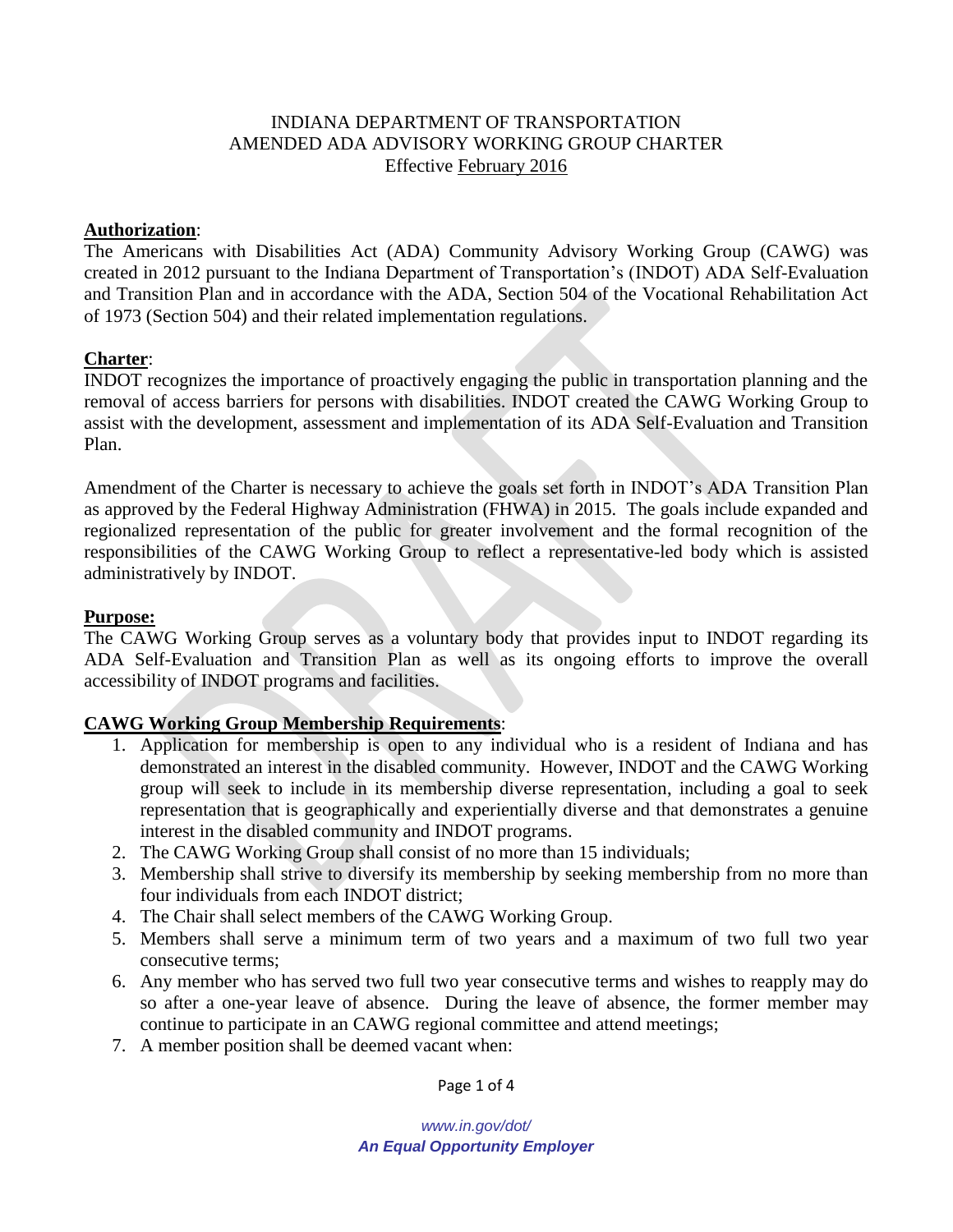- a. A member voluntarily resigns from the CAWG Working Group
- b. Any person selected for membership who:
	- i. fails to attend more than three consecutive meetings and
	- ii. fails to communicate to the Chair the reason for the continued absence.
	- may be deemed to have automatically and voluntarily vacated his or her membership.
- 8. Vacancies shall be filled in the following manner:
	- a. The CAWG Working Group may solicit and select additional member(s) if the overall membership has fallen below the threshold of less than one member in each INDOT district.
	- b. Openings will be advertised and applications accepted from any qualified persons interested in membership in the working group. Qualifications for membership include
		- i. being a resident of Indiana
		- ii. who is at least 18 years of age, and
		- iii. who has demonstrated a genuine interest in the disabled community through personal or professional activities
		- iv. who seeks to serve the interests of the disabled community by providing and promoting public involvement related to improving public accessibility in Indiana communities and that of INDOT facilities and programs.
	- c. Current working group members may provide names of potential members to the Chair for consideration. Any candidate referred by a current CAWG Working Group member must follow the same application process as any other candidate.
- 9. At least one staff member of INDOT shall be in attendance during any meeting of the CAWG Working Group.

## **Officers of the CAWG Working Group:**

- 1. Quorum A quorum is required for the election of officers to the CAWG Working Group. A quorum shall consist of at least five voting (5) members of the CAWG Working Group representing two or more INDOT districts present.
- 2. Chairperson The CAWG Working Group Members shall elect a Chairperson ("Chair") as follows:
	- a. The CAWG Working Group shall elect a Chair at their first official meeting of the calendar year. The Chair shall serve a term of one year until the first official meeting of the next calendar year.
	- b. Responsibilities of the Chair of the CAWG Working Group include, but are not limited to the following:
		- 1. Communicate with INDOT's Title VI/ADA Program Manager as necessary to coordinate the scheduling of meetings, maintain meeting minutes and other records;
		- 2. Attend and facilitate all CAWG Working Group meetings;
		- 3. Coordinate the development of the meeting agenda for each meeting including selection of topics for discussion and agenda items with input from both the CAWG Working Group Members and INDOT's Title VI/ADA Program Manager;

Page 2 of 4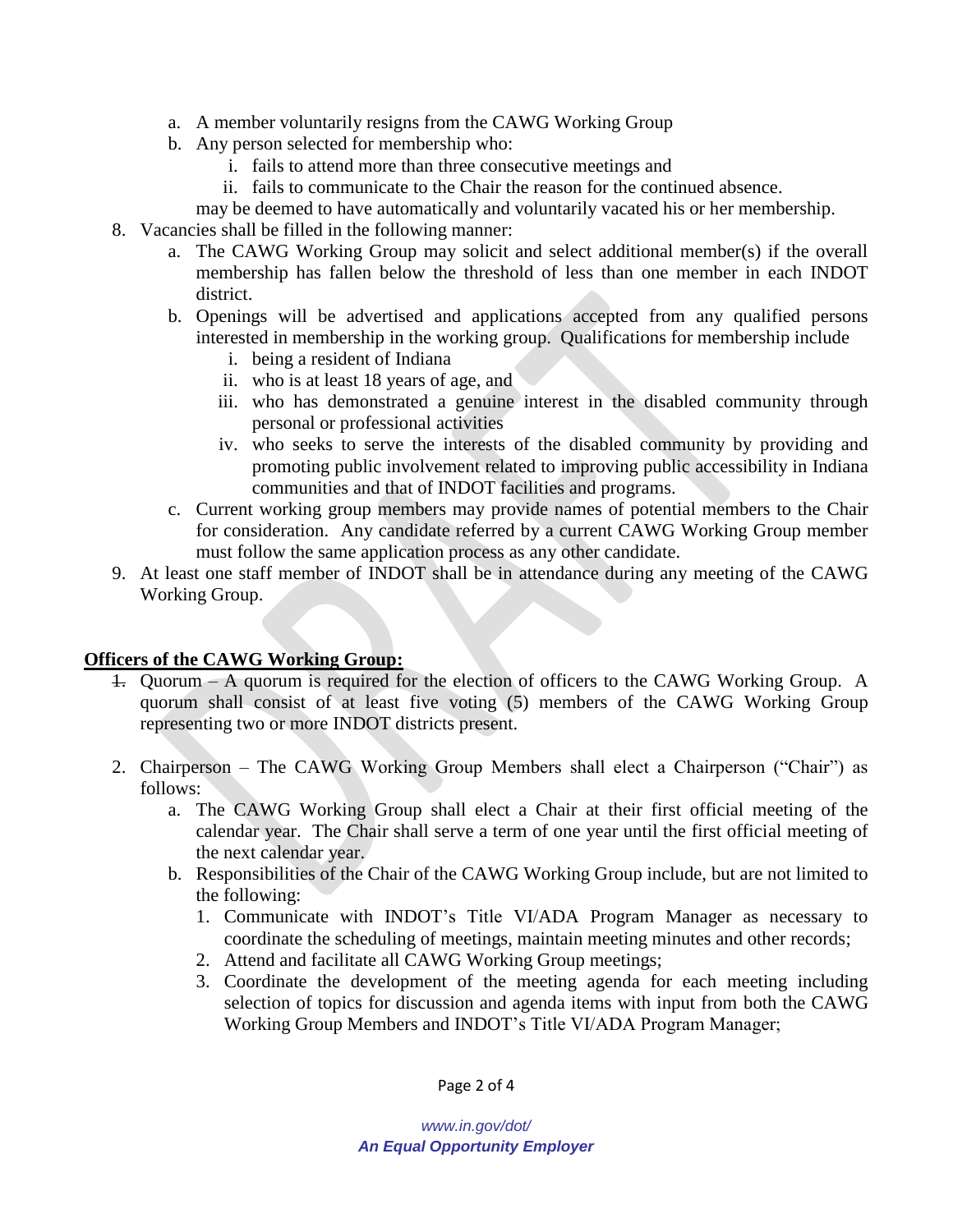Secretary – The CAWG Working Group Members may select a Secretary to take meeting minutes and / or assist the chairperson and committee members as desired.

# **CAWG Working Group Member Responsibilities:**

The CAWG Working Group members serve as Liaisons between INDOT and the community by bringing issues raised by the community to the attention of the CAWG Working Group and INDOT. They may participate in the following tasks:

- 1. Review and provide input regarding INDOT's ADA Self-Evaluation and Transition Plan; and discuss strategies to improve accessibility to INDOT's programs and facilities
- 2. Recommend means and methods for INDOT to increase the public involvement of persons with disabilities in the transportation planning process.
- 3. Provide specific information, input and recommendations regarding community accessibility concerns as they relate to transportation projects and pedestrian facilities within INDOT's jurisdiction.
- 4. Comply with and observe the Indiana Open Door Law and open all meetings to the public and observe the requirements and restrictions of the Indiana Open Door Law.
- 5. Members shall not:
	- A. Speak on behalf of the working group without the express written permission of the Chair and the INDOT ADA Program Manager.
	- B. Present or portray themselves as INDOT employees.
- 6. The CAWG may remove any member for behavior that negatively impacts the CAWG Working Group's charter and purpose.

# **INDOT's Responsibilities:**

- 1. INDOT shall maintain ultimate authority and control over decisions regarding its ADA compliance efforts;
- 2. INDOT staff will assist the Chair and the CAWG Working Group in the planning and facilitation of meetings including posting meeting information in accordance with Indiana's Open Door Law for all CAWG Working Group meetings;
- 3. INDOT may remove the chairperson at its discretion and the CAWG shall nominate and elect a replacement Chairperson at the next meeting;
- 4. INDOT shall Maintain minutes of all CAWG Working Group meetings and post them on INDOT's website;
- 5. INDOT shall Make meeting minutes available for public inspection pursuant to Indiana's open records requirements;
- 6. INDOT will consider the CAWG Working Group's recommendations in regard to updating INDOT's ADA Self-Evaluation and Transition Plan.

## **Cancellation Policy:**

- 1. The Chair and / or INDOT ADA Program Manager may elect to cancel a meeting of the CAWG Working Group when three or fewer members have confirmed they plan to attend or when weather related or emergency conditions arise.
- 2. INDOT may cancel or postpones a meeting based upon other program requirements or to reconvene the meeting at a time better suited to INDOT's needs.

Page 3 of 4